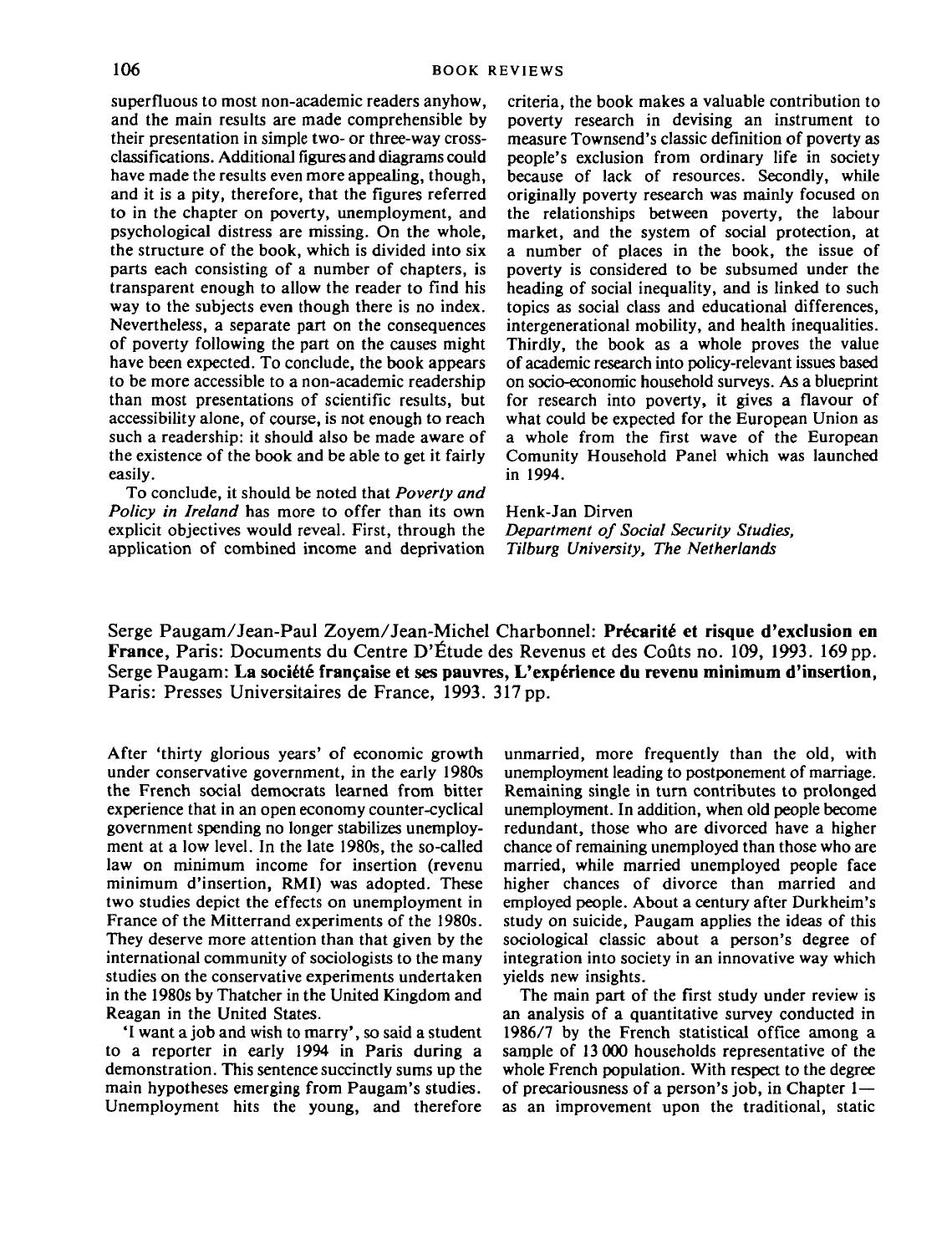employed-unemployed dichotomy—a dynamic variable comprising five ordered categories is developed: having a job and seeing no risk of losing it the next two years; being in a job for more than a year but feeling insecure; having changed job last year or found a job after unemployment; having been unemployed for less then two years; and having been unemployed for two years or more.

By way of tabular analysis, in (Chapter 2 the relationships between these categories and family life are explored. Persons under the age of 25 years with more job security are more likely to live as part of a couple and are less likely to be with parents or friends. Independent of age, people who have experienced divorce during their life have a higher degree of job insecurity now. Peple who once divorced and now have less job security are less likely to have remarried than those who divorced and now have more job security. A logit analysis in Chapter 3 makes clear that—after controlled for age, education, and last occupation—the factors of job precariousness and marriage history (including the categories of married, remarried, never married, and divorced but not remarried) make for an equivalized household income below a certain (low) level. Chapter 4 is about financial difficulties, consumer durables, and housing sanitation, and yields similar results. Chapter 5 makes clear that job insecurity, independent of age and occupation, makes for weaker contacts with the extended family, less possible support from others, and lower membership of voluntary associations. In Chapter 6 a synthetic view of the data is presented. It consists of a correspondence analysis yielding two dimensions and three types of people. An estimate is made of the probability of very strong economic disqualification and social disintegration for those having a stable or threatened job (3 per cent), for those with unstable employment or those unemployed for less than two years (10 per cent), and for those who have been unemployed for more than two years (23 per cent).

The second study under review may be read as providing a background for and following up on the first. It consists of three parts. The first two deal with the RMI law itself, the last one with the question of how types of unemployed people fared under it. Part one commences with the question of why France adopted a law on minimum income in the 1980s, later than other European countries. In a historical analysis Paugam develops the hypothesis that this law was a collective response to what was perceived as a threat emanating from weakened social cohesion: an increase in long-term unemployment, more divorce, and the exhaustion of the labour movement, Part two addresses the question of what

was new about the RMI law (the assumptions that there are no disreputable poor people, and that people have a right to economic and social participation), and the question of how the somewhat vague notion of 'insertion' was put into practice by the local authorities. Authorities and the unemployed signed a contract, the content of which—argues Paugam—was not imposed but negotiated.

The final part of this second study reports a panel study conducted in three waves in 1990 and 1991 in nine departments of France among 2000 RMI persons. A correspondence analysis makes clear that in this sample economic disqualification and social disintegration coincide less than in the sample drawn from the whole French population. Again three types of people are distinguished; unemployed people who place a high value on the labour market and have weak social ties; people who place a limited value on the labour market and have strong social ties; and people who place extremely low value on the labour market and have very weak social ties. In the final wave, 19 per cent of type 1 people were employed and 18 per cent were in apprenticeships. 11 per cent of type 2 people were employed and 12 per cent were in apprenticeships. Of type 3 people, 7 per cent were employed and 24 per cent in apprenticeships.

During the period studied, type 1 people developed into two-subtypes: some strengthened their social ties and found employment, usually without the intervention of the RMI-authorities. The health of the others deteriorated, making them less valuable on the labour market. The situation of type 2 people hardly changed on the two axes of economic qualification and social integration. Compared with types 1 and 3, relatively few upgraded their value in the labour market. According to Paugam, RMI and the measures accompanying it did improve the situation of type 3 people. A relatively high proportion were in apprenticeships, a relatively high proportion strengthened their social ties, and their ownership of consumer durables increased. However, the housing situation of type 3 people hardly improved: whereas at the beginning of the period under study 21 per cent lived in marginal housing, at the end 18 per cent did. This quantitative analysis is enlivened by quotes from in-depth interviews with the people receiving RMI and their social workers.

The most interesting pages of these two studies for this reviewer were those presenting quantitative data. French sociologists apparently have rich data-sets available to them. However, the analysis of these data-sets sometimes leaves much to be desired. When analysing tables, Paugam struggles with the familiar difficulty of distinguishing changes due to floor and